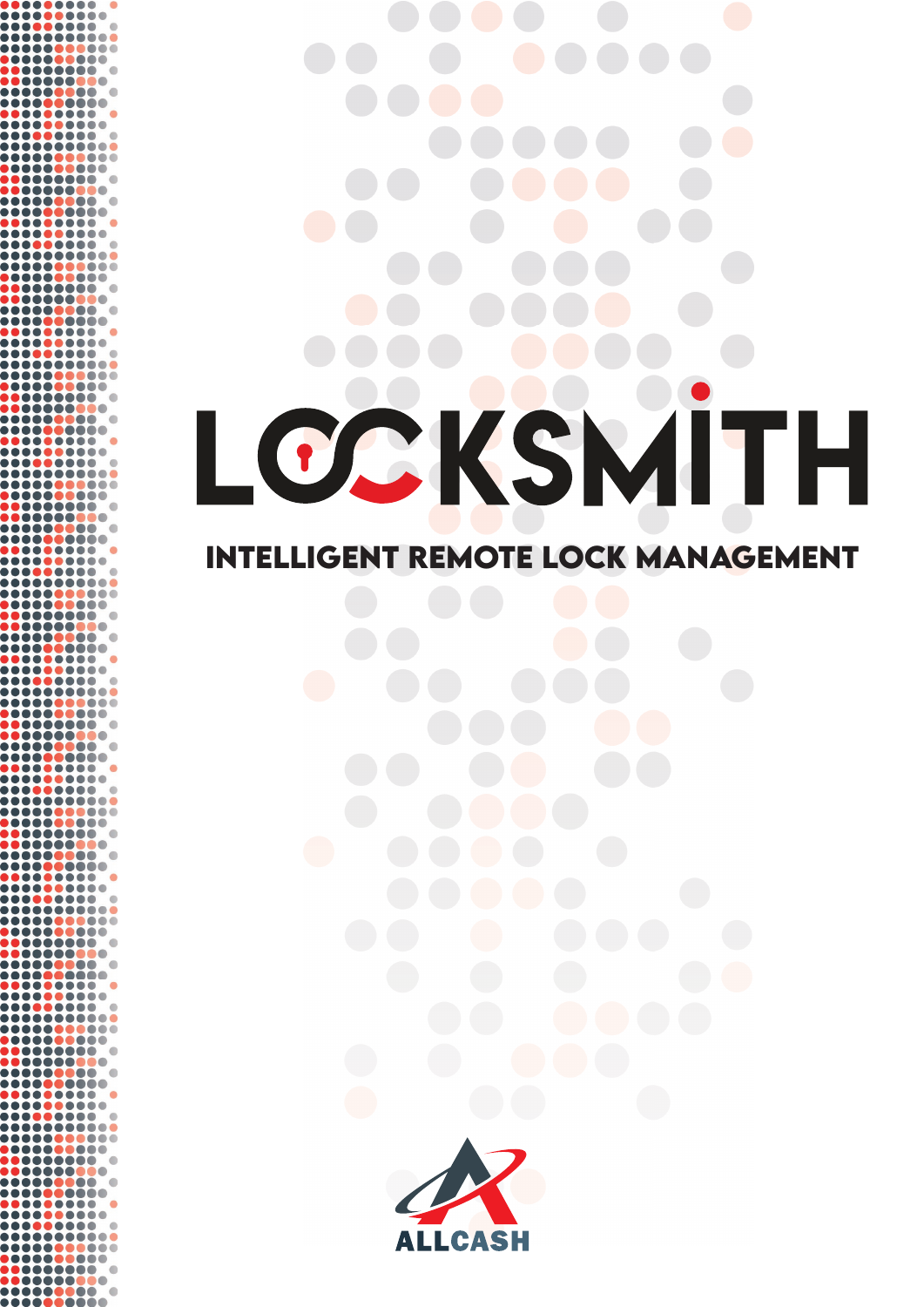**Locksmith is a secure, end-to-end access control system. Through a combination of software applications and hardware, the Locksmith system offers complete control and monitoring of your access-controlled environment.**



The Locksmith software manages, monitors, and encrypts the access control of all operators. A secure database stores information regarding the operators and their access. Information such as PIN codes, hours of access, accessible devices, and levels of access.



WatchDog is the central agent of the Locksmith system. The application is built on .Net and acts as the interface between the various software and hardware components of the Locksmith system. It registers the AllCash devices, verification of user access, and reporting services.



The AllCash Communications Unit (ACU) is the interface between AllCash Allegro locks and the Locksmith software. Up to 8 Allegro locks can be connected to a single ACU. The device secures and encrypts all the communications between the Locksmith software and the Allegro locks. It is connected to the network via LAN interface.



The AllCash Allegro High Security Lock is designed for use in environments that require strict and reliable access. They can be operated in multiple ways, including:

- Single/Dual User ID and Pin number,
	- A smartphone application,
- Near Field Communication (NFC) Technology



BackOffice provides a browser-based interface that allows operators to configure access control to sites and safes secured with the Allegro locks. The interface also provides real-time monitoring of all these devices. BackOffice can be operated on a Central or Regional basis, depending on the needs of the customer.



The Locksmith Android App allows for Custodians to request and receive Decodes to open the Allegro locks they are currently at. The process is authenticated by user PIN and GPS location. The app uses GPS location to establish that the custodian is in the vicinity of the lock they need to access.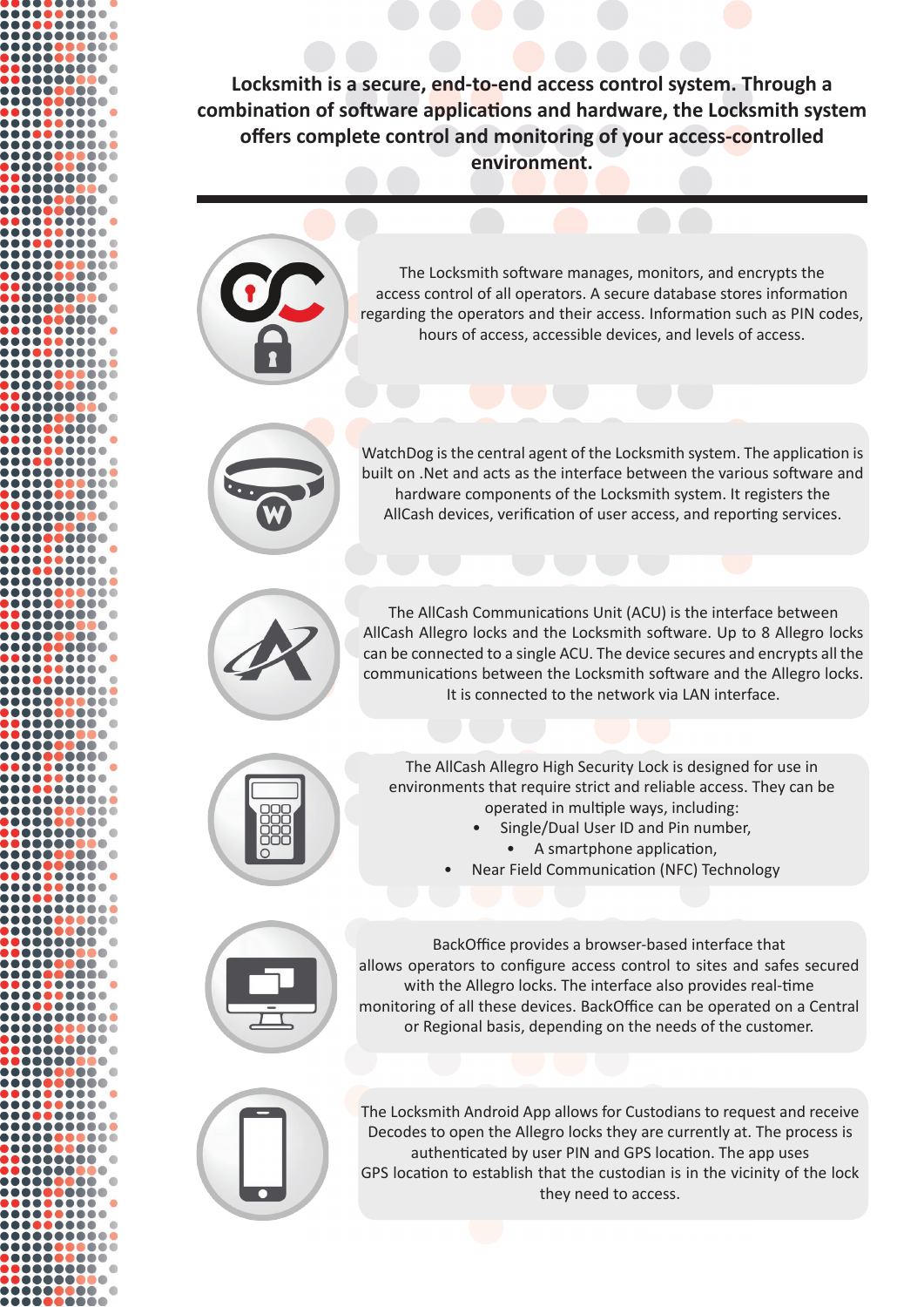## **HOW LOCKSMITH WORKS:**

........

Ŏ ......... ŎŎ Ō .......

8888

..... ....... ....... **OO** ......... .....

š .......

 $\bullet$ ......... ..... ........ ..

.... ........ ŏ  $\bullet\bullet\bullet$ .......

ŏ ŏ ŏ .........

......... 000000 **00000** 

100

........

Ō ---------...... ---------.......

....... .. **....** 

......... 88888

........

..... --------.... ........ Ŏ

...

....

*<u>AAAA</u>* 

ă ă. .........

ōŏ

āē **AAA** 

ĕ ŏ Ō .......  $\begin{array}{ccccc}\n\bullet & \bullet & \bullet & \bullet\n\end{array}$ ........

ŏ ....

ŏ  $\bullet\bullet$ .........

ĎŎ

ŏ

ŏ

ŏ

Ŏ

ŏ

8888**8** ....

 $\bullet$ ......... ........ ......... ...... ...... .....

*<u>....</u>*  $\bullet\bullet\bullet$ ........ -------

**AAAA** 

.... ........ 00000000 ....... **Little** 

ŏĕ  $\begin{array}{ccccc}\n\bullet & \bullet & \bullet & \bullet & \bullet\n\end{array}$ ........ .... ........ ..... .........

**DOO**  $\bullet\bullet\bullet$ ... .... ........

.... . . .

**OOO** ....... 000000000 ........ .......... 000000000

 $\bullet$ 

Ò

.... ..... ...... .....

00000000

.........

**000** 

......... ...

> .... 0000

**ATE** 

...

 $\bullet\bullet$ 

 $\bullet$ 

**....**